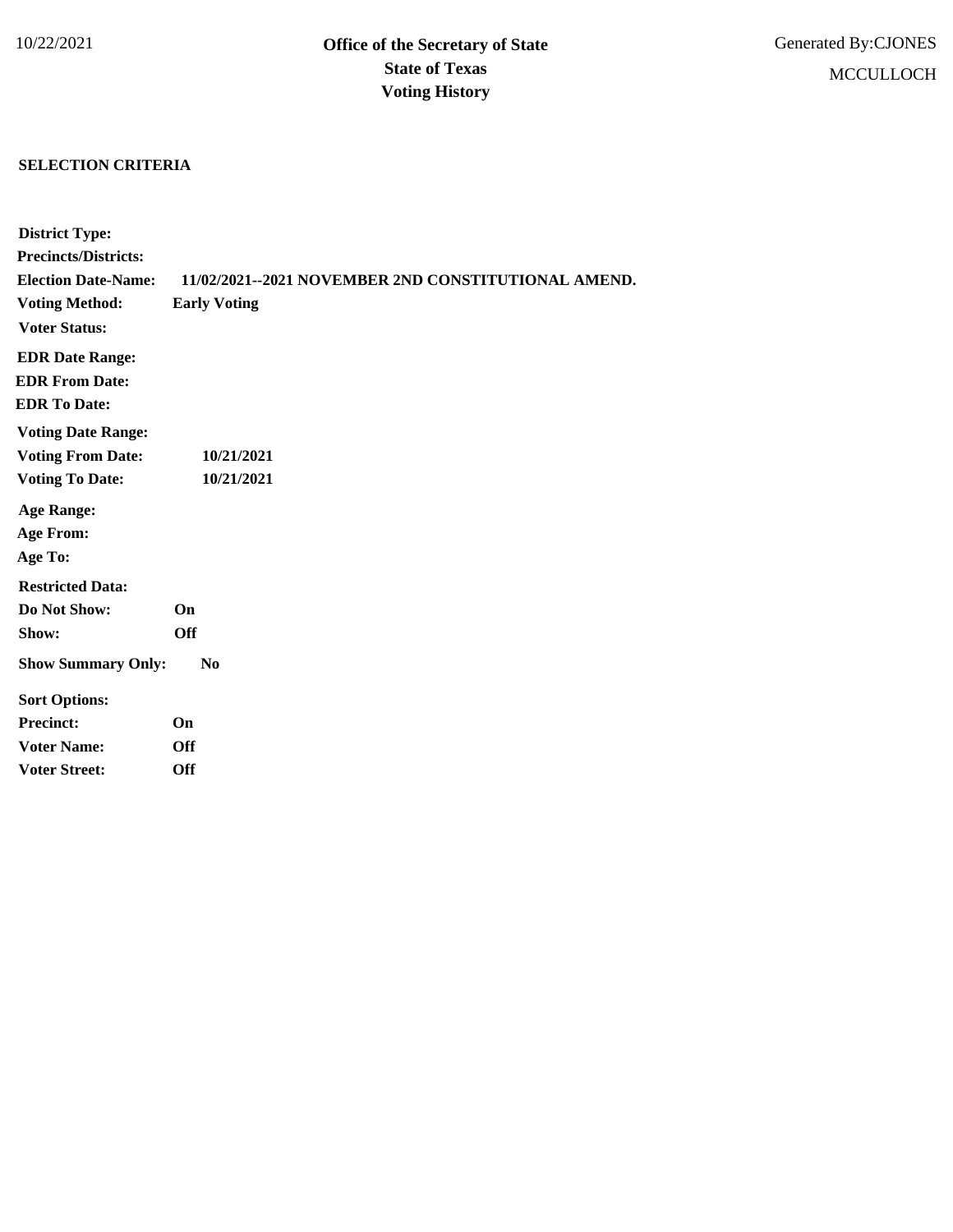| Precinc<br>t | VUID           | <b>EDR</b>                                 | Voter<br>Status | Voter Name                            | <b>DOB</b>        | Current<br>County | Residence<br>Address                                                     | Mailing Address |  |
|--------------|----------------|--------------------------------------------|-----------------|---------------------------------------|-------------------|-------------------|--------------------------------------------------------------------------|-----------------|--|
| 101          | 1036836899     | 11/28/2009                                 | $\overline{V}$  | TOMLINSON, DA09/23/1945<br>VID ANDREW |                   | 160               | 2209 CALF CREEK 2209 CALF CREEK<br>ROAD                                  | RD.             |  |
|              | Election Name: | 2021 NOVEMBER 2ND<br>CONSTITUTIONAL AMEND. |                 |                                       | Ballot Style: BS2 |                   | BRADY TX 76825 BRADY TX 76825<br>Voting Method: EV                       |                 |  |
| 101          | 1036831681     | 11/28/2009                                 | $\overline{V}$  | TOMLINSON, GL11/23/1946<br>ORIA JEAN  |                   | 160               | 2209 CALF CREEK 2209 CALF CREEK<br>ROAD<br>BRADY TX 76825 BRADY TX 76825 | <b>RD</b>       |  |
|              | Election Name: | 2021 NOVEMBER 2ND<br>CONSTITUTIONAL AMEND. |                 |                                       | Ballot Style: BS2 |                   | Voting Method: EV                                                        |                 |  |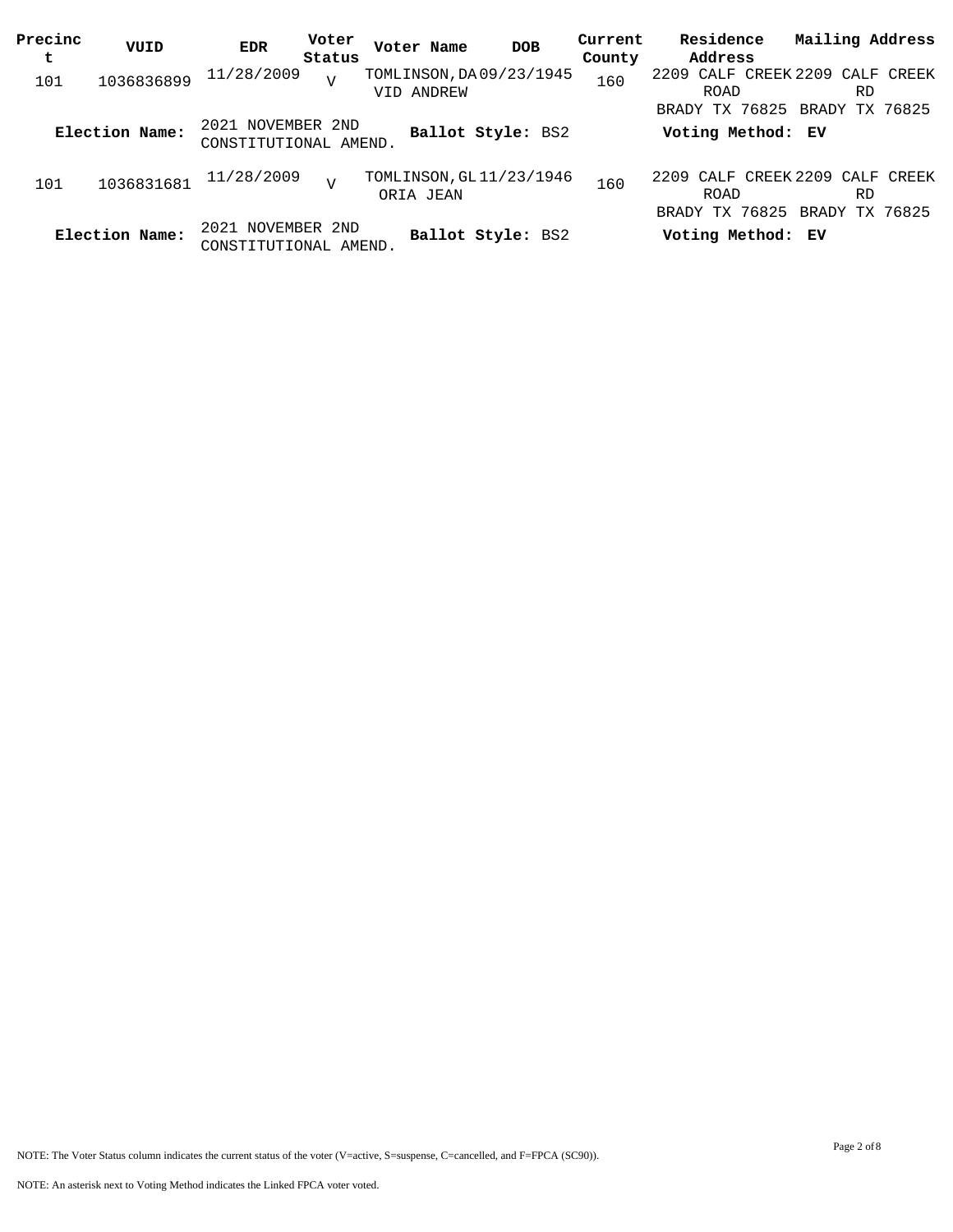| Precinc | VUID           | Voter<br><b>EDR</b>                        | Voter Name                             | <b>DOB</b> | Current | Residence                   | Mailing Address             |  |
|---------|----------------|--------------------------------------------|----------------------------------------|------------|---------|-----------------------------|-----------------------------|--|
| t       |                | Status                                     |                                        |            | County  | Address                     |                             |  |
| 202     | 1003412313     | 09/26/1985<br>$\overline{z}$               | DEANS, ANGELI 12/21/1966<br>NA BONETTI |            | 160     | 188 PR 609<br>VOCA TX 76887 | 188 PR 609<br>VOCA TX 76887 |  |
|         | Election Name: | 2021 NOVEMBER 2ND<br>CONSTITUTIONAL AMEND. | Ballot Style: BS2                      |            |         | Voting Method: EV           |                             |  |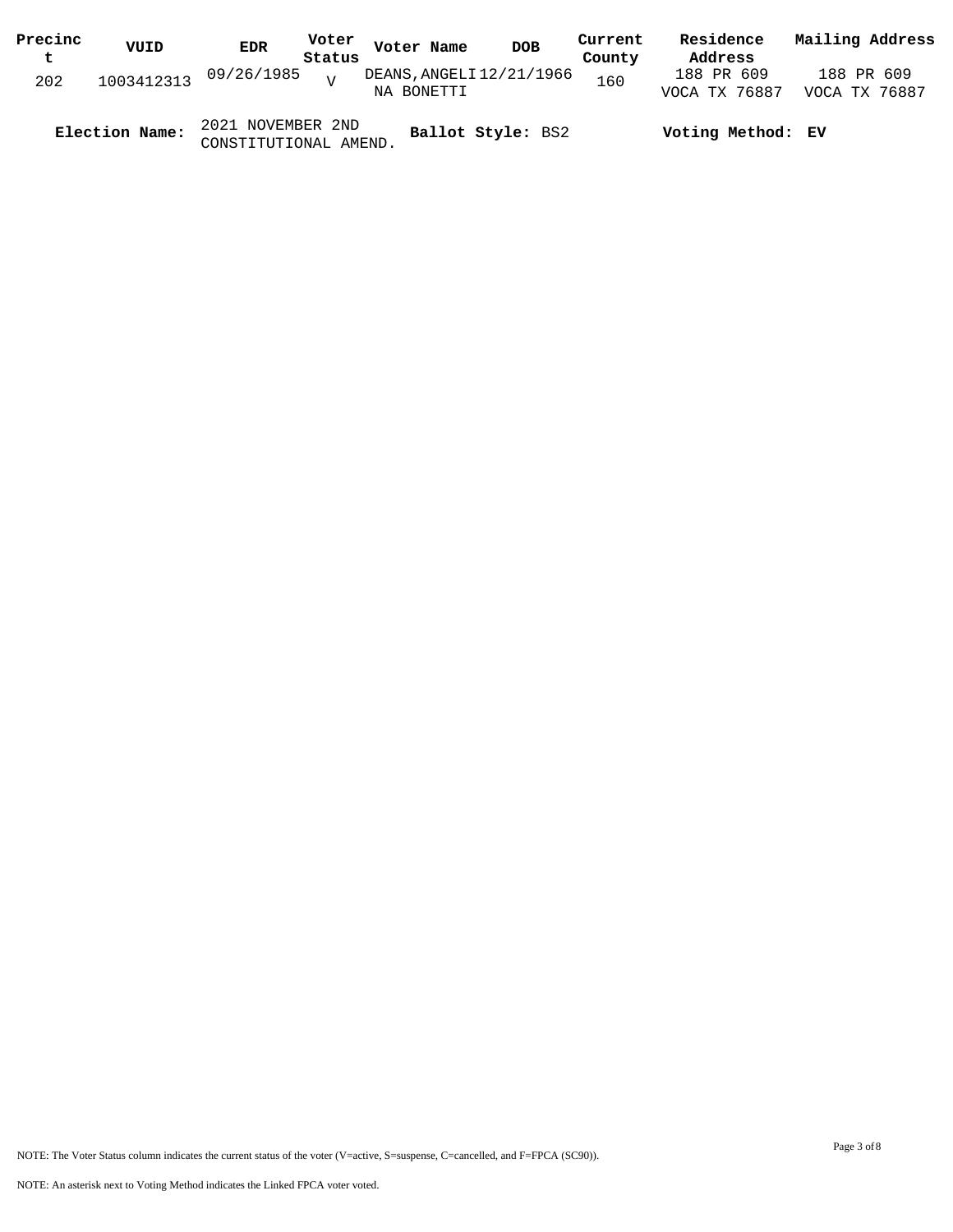| Precinc<br>t | VUID           | <b>EDR</b>                                 | Voter<br>Status | Voter Name                             | <b>DOB</b>        | Current<br>County | Residence<br>Address         | Mailing Address                               |
|--------------|----------------|--------------------------------------------|-----------------|----------------------------------------|-------------------|-------------------|------------------------------|-----------------------------------------------|
| 301          | 1112547863     | 06/26/2011                                 | $\overline{U}$  | KASPAR, JEFFR 11/21/1955<br>EY JOHN    |                   | 160               | 711 CR 302<br>BRADY TX 76825 | 711<br>CR 302<br>BRADY TX 76825               |
|              | Election Name: | 2021 NOVEMBER 2ND<br>CONSTITUTIONAL AMEND. |                 |                                        | Ballot Style: BS2 |                   | Voting Method: EV            |                                               |
| 301          | 1112547567     | 06/25/2011                                 | $\overline{v}$  | KASPAR, MELIS 12/21/1957<br>SA JOELLEN |                   | 160               | 711 CR 302<br>BRADY TX 76825 | 711 CR 302<br>BRADY TX 76825                  |
|              | Election Name: | 2021 NOVEMBER 2ND<br>CONSTITUTIONAL AMEND. |                 |                                        | Ballot Style: BS2 |                   | Voting Method: EV            |                                               |
| 301          | 1006623999     | 04/09/2009                                 | $\overline{V}$  | WHITE, PHILLI10/13/1947<br>P HURLEY    |                   | 160               | 163 EAST CR 418<br>7940      | PO BOX 1190<br>BRADY TX 76825- BRADY TX 76825 |
|              | Election Name: | 2021 NOVEMBER 2ND<br>CONSTITUTIONAL AMEND. |                 |                                        | Ballot Style: BS2 |                   | Voting Method: EV            |                                               |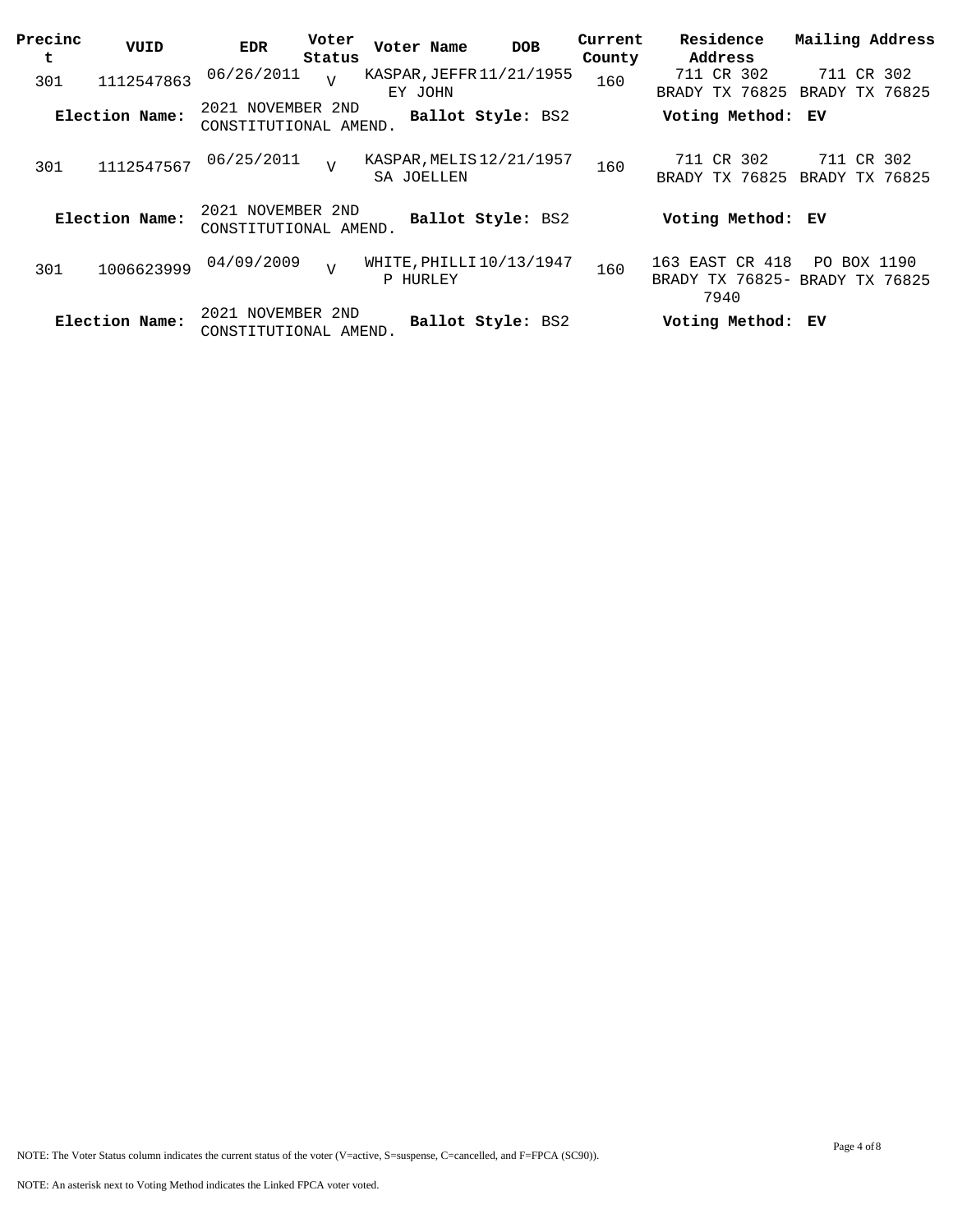| Precinc | VUID           | <b>EDR</b>                                 | Voter  | Voter Name             | <b>DOB</b>        | Current | Residence                   | Mailing Address                |
|---------|----------------|--------------------------------------------|--------|------------------------|-------------------|---------|-----------------------------|--------------------------------|
| t       |                |                                            | Status |                        |                   | County  | Address                     |                                |
| 302     |                | $1003384098$ $11/05/1995$ v                |        | VANZANT<br>JR, KENNETH | 01/27/1946        | 160     | 249 CR 318<br>LOHN TX 76852 | HC 70 BOX 150<br>LOHN TX 76852 |
|         |                |                                            |        | THOMAS                 |                   |         |                             |                                |
|         | Election Name: | 2021 NOVEMBER 2ND<br>CONSTITUTIONAL AMEND. |        |                        | Ballot Style: BS2 |         | Voting Method: EV           |                                |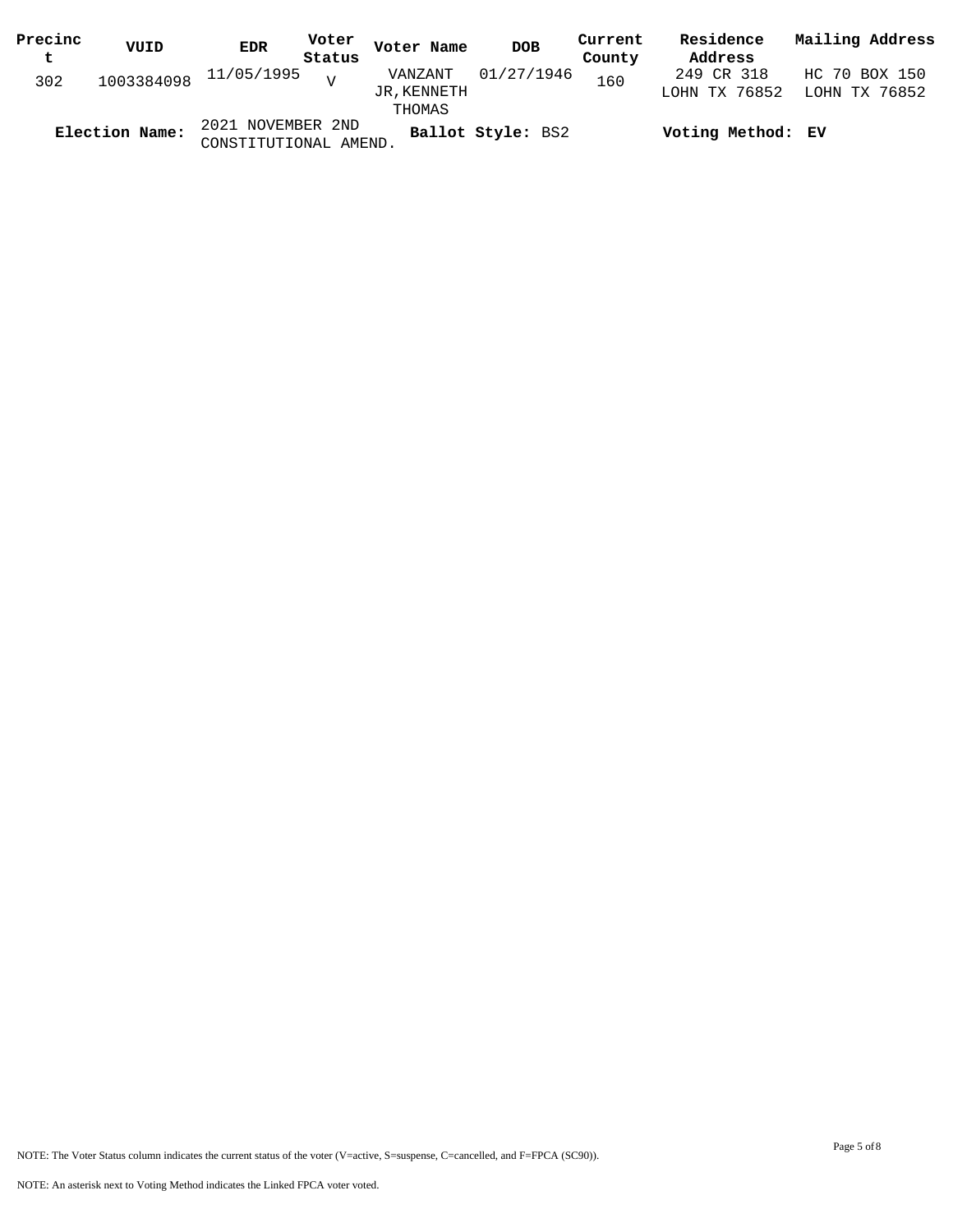| Precinc | VUID           | <b>EDR</b>                                 | Voter  | Voter Name               | <b>DOB</b>        | Current | Residence         | Mailing Address |
|---------|----------------|--------------------------------------------|--------|--------------------------|-------------------|---------|-------------------|-----------------|
| t       |                |                                            | Status |                          |                   | County  | Address           |                 |
| 401     | 1008549021     | 09/29/2016 <sub>v</sub>                    |        | MARICLE, GARY 05/04/1945 |                   | 160     | 1601 NORTH        | 1601 N GRAHAM   |
|         |                |                                            |        | LEE                      |                   |         | GRAHAM            | BRADY TX 76825- |
|         |                |                                            |        |                          |                   |         | BRADY TX 76825    | 0000            |
|         | Election Name: | 2021 NOVEMBER 2ND<br>CONSTITUTIONAL AMEND. |        |                          | Ballot Style: BS2 |         | Voting Method: EV |                 |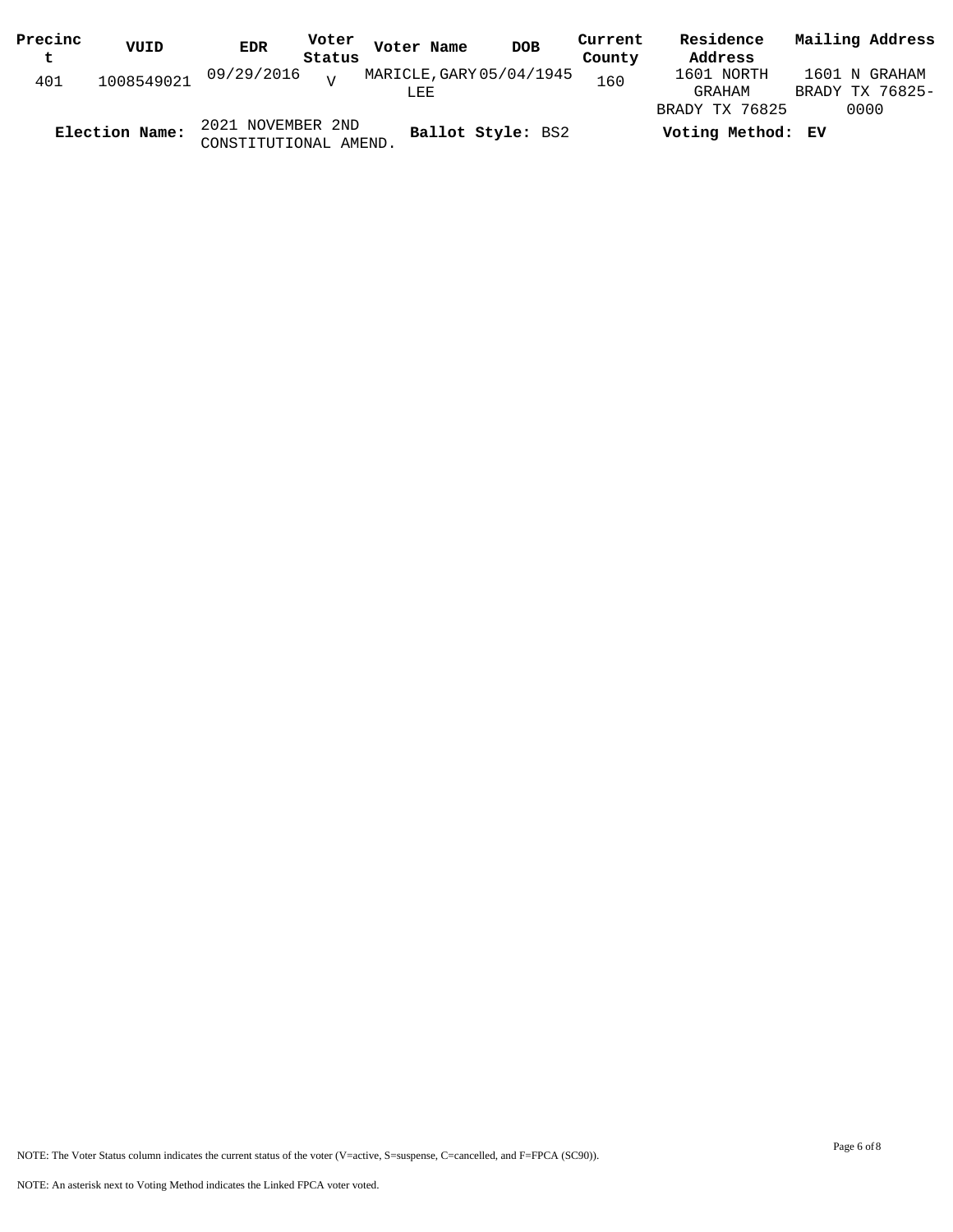| Precinc | VUID           | EDR                                        | Voter          | Voter Name               | <b>DOB</b> | Current | Residence         | Mailing Address               |
|---------|----------------|--------------------------------------------|----------------|--------------------------|------------|---------|-------------------|-------------------------------|
| t       |                |                                            | Status         |                          |            | County  | Address           |                               |
| 402     |                | 1188392922 09/23/2012                      | $\overline{z}$ | ROSS, SAMANTH 09/16/1958 |            | 160     | 86 PR 860         | 86 PR 860                     |
|         |                |                                            |                | A BARKER                 |            |         |                   | BRADY TX 76825 BRADY TX 76825 |
|         | Election Name: | 2021 NOVEMBER 2ND<br>CONSTITUTIONAL AMEND. |                | Ballot Style: BS2        |            |         | Voting Method: EV |                               |